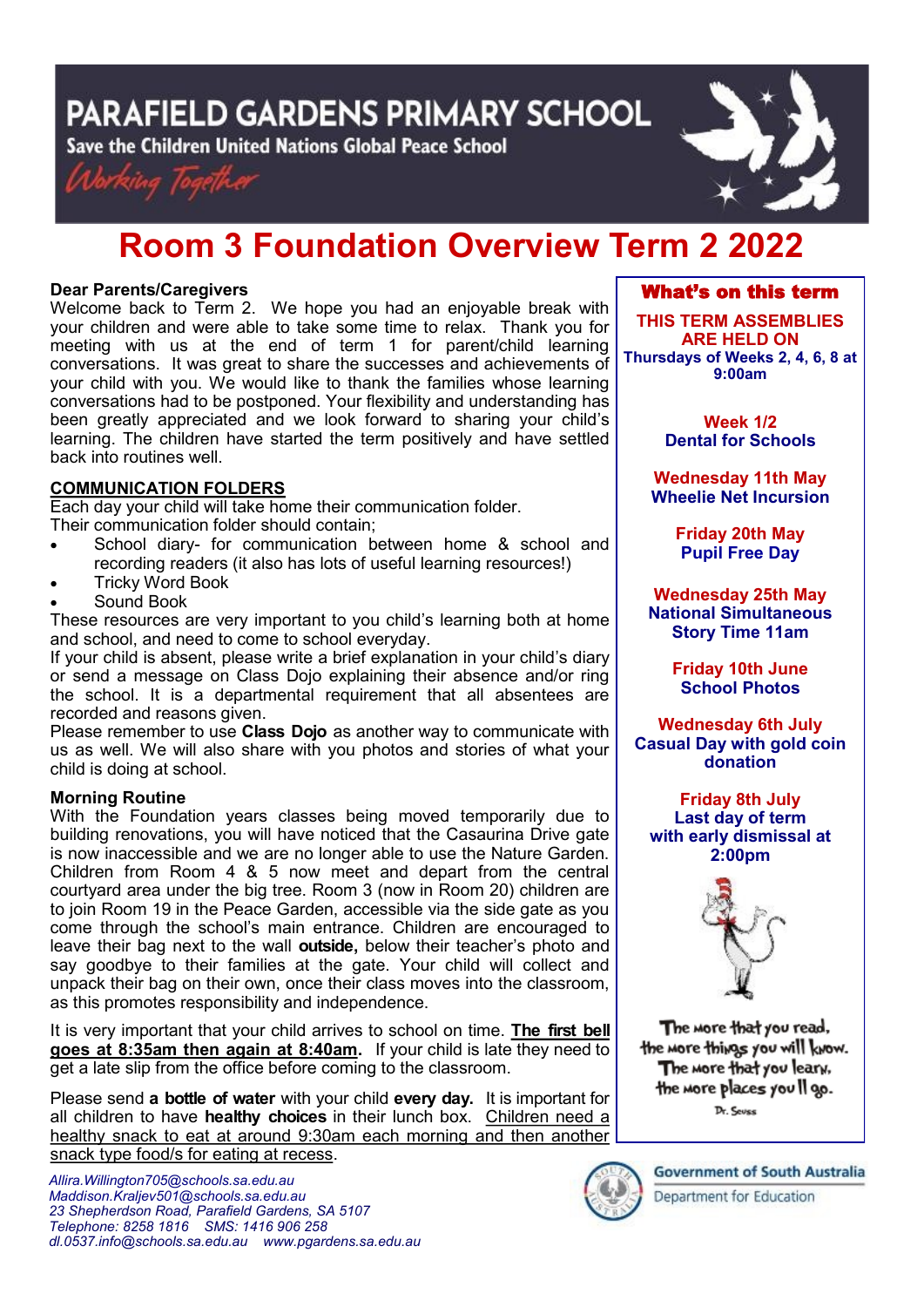

We are super excited to commence our *Jolly Phonics* program this term!*. Jolly Phonics* centres around the teaching of sounds in a particular order, which enables children to form and write words using a fun and exciting approach. There are 40+ sounds in the English language. These sounds and the letters that relate to them will be the primary focus this term in literacy. The letters are introduced in an interesting and sequential way, involving plenty of actions and stories. We will be

exploring rhyme, syllables and word building to compliment and further develop phonological awareness.



*Readers are changed on Monday, Wednesday and Friday.* 



*'Reading to the mind is like exercise to the body'.* 

*Sir Richard Steele*



This term we will be focusing on books written by Julia Donaldson. Story Tables will be established to engage and explore her texts on a deeper level. This will be a whole class shared experience focusing on reading strategies, comprehension and embedding a love of reading and stories.

The class will begin Book Making this term, where the children become authors of their own books. Book Making offers an authentic, purposeful writing experience. The children write both fiction and nonfiction books on topics that interest them. They apply their personal knowledge and skills to create incredible texts. They pay attention to details like title, author, text features and illustrations. They always keep in mind the audience and what makes a book interesting. It has been wonderful to see the children be incredibly engaged and motivated to be the best author they can be. They find inspiration from our favourite texts and authors as well as their own experiences.

# **MATHEMATICS**

This term the children will continue with **number and algebra.** The children will participate in hands on activities to develop their counting skills. They will continue to learn the 'secret codes'. The secret code is the name given to a range of mental strategies created by Ann Baker (Natural Maths). Each strategy has a code that is used by students when solving problems eg subitising (immediately recognising how many in a group), rainbow facts (any numbers that add up to 10), doubles (identifying objects which occur in pairs).

The children will also participate in activities involving measurement. They will use direct and indirect comparisons to decide which is longer, heavier or holds more and explain reasoning in everyday language.

**SUBITISING**

Seeing 5 immediately. without counting  $1, 2, 3, 4, 5.$ 



**Sometimes you don't need to count. You just suddenly know how many in a group.** 



**RAINBOW FACTS Pairs of numbers that add together to equal 10.**